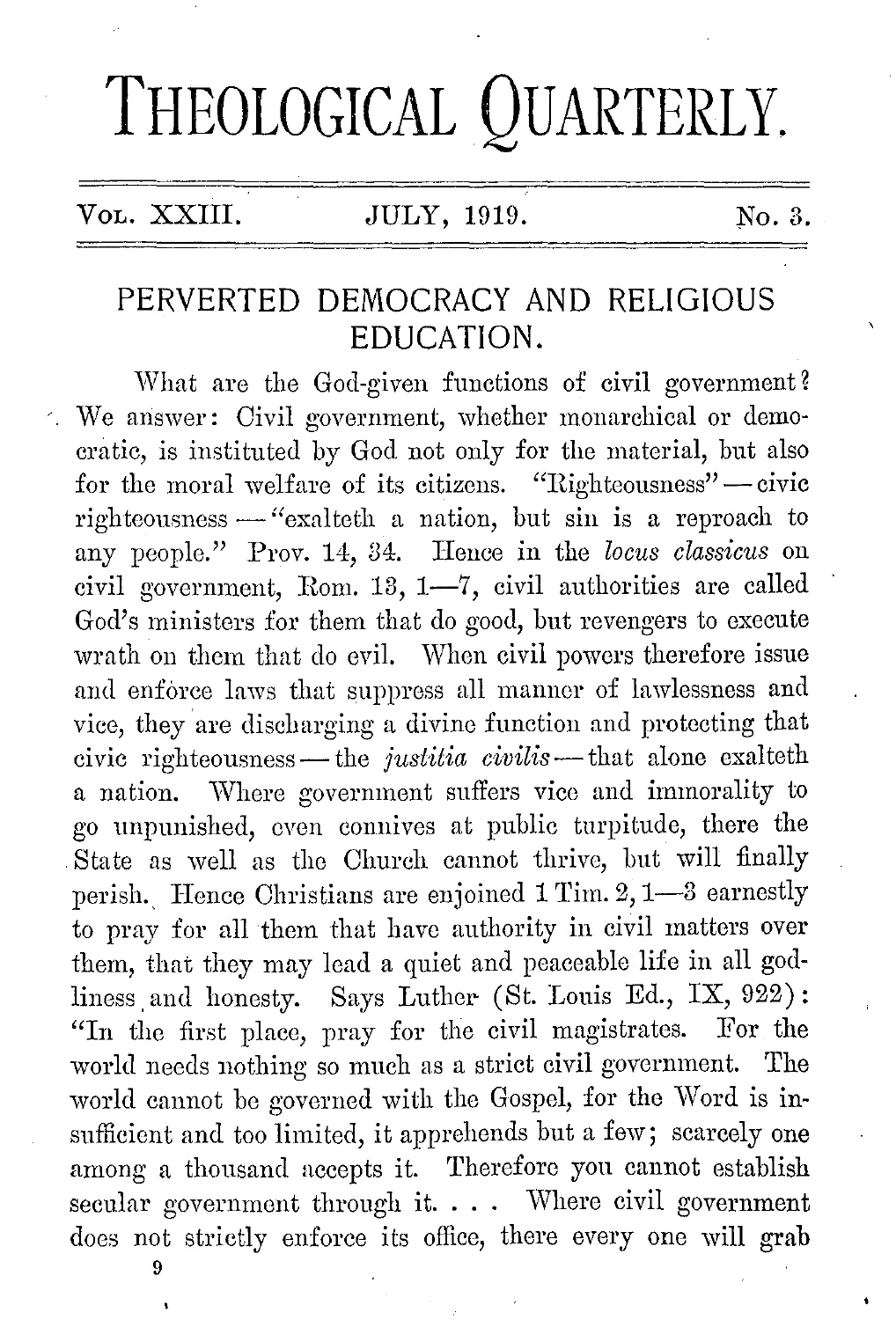## **OUR HIGHER EDUCATION.**

COMMENT ON THE PRECEDING ARTICLE.

"Every man," says Uoleridge, "is born either an Aristotelian or a Platonist." We need both in the Church. Rev. Schoenfeld is, intellectually, a Platonist. The Aristotelian reasons from data, and on the basis of them seeks to arrive at judgments. The Platonist is controlled by ideals, and would refashion his environment to conform to these. Both are needed in the Church, the man who acts under the mandate of strong ideals, and the man who investigates data, and on the strength of his findings formulates judgments. And there is a place for men who hold medium ground between the two tendencies; for, though a man be born either a representative of one or the other method of reasoning, yet one may strive to acquire a habit of thought which, while it gives due cognizance to facts as they are, docs not deny the fructifying influence of abstract thought. We shall never attain to perfect balance of these forces within us, and in this sense Coleridge's dictum remains true. Hence, though endeavoring to take a position of mediation, tho writer of this comment remains conscious of a certain bias in favor of things as they are. Rev. Schoonfeld's paper was written to bring out discussion, and is published in THEOLOGICAL QUAR-TERLY for the same reason. Naturally, discussion will bring out differences, and in decidiug for one position or the other, the fundamental attitude of those who set forth divergent views, their fundamental difference of mental habit, will be considered by the reader when he pronounces his verdict. Moreover, the writer does not believe that there will be unanimity in the Missouri Synod regarding most of the issues raised by our Educational Reconstruction program, hut that in the end a majority, and not a very large one, will decide.

Rev. Schoenfeld's paper pleads for a greater influence of our Qhurch upon civic and cultnral life, and for greater efficiency of our teachers and pastors in their special callings. The realization of these objects is made to hinge on two conditions: 1) Special preparation of the clergy to combat the errors and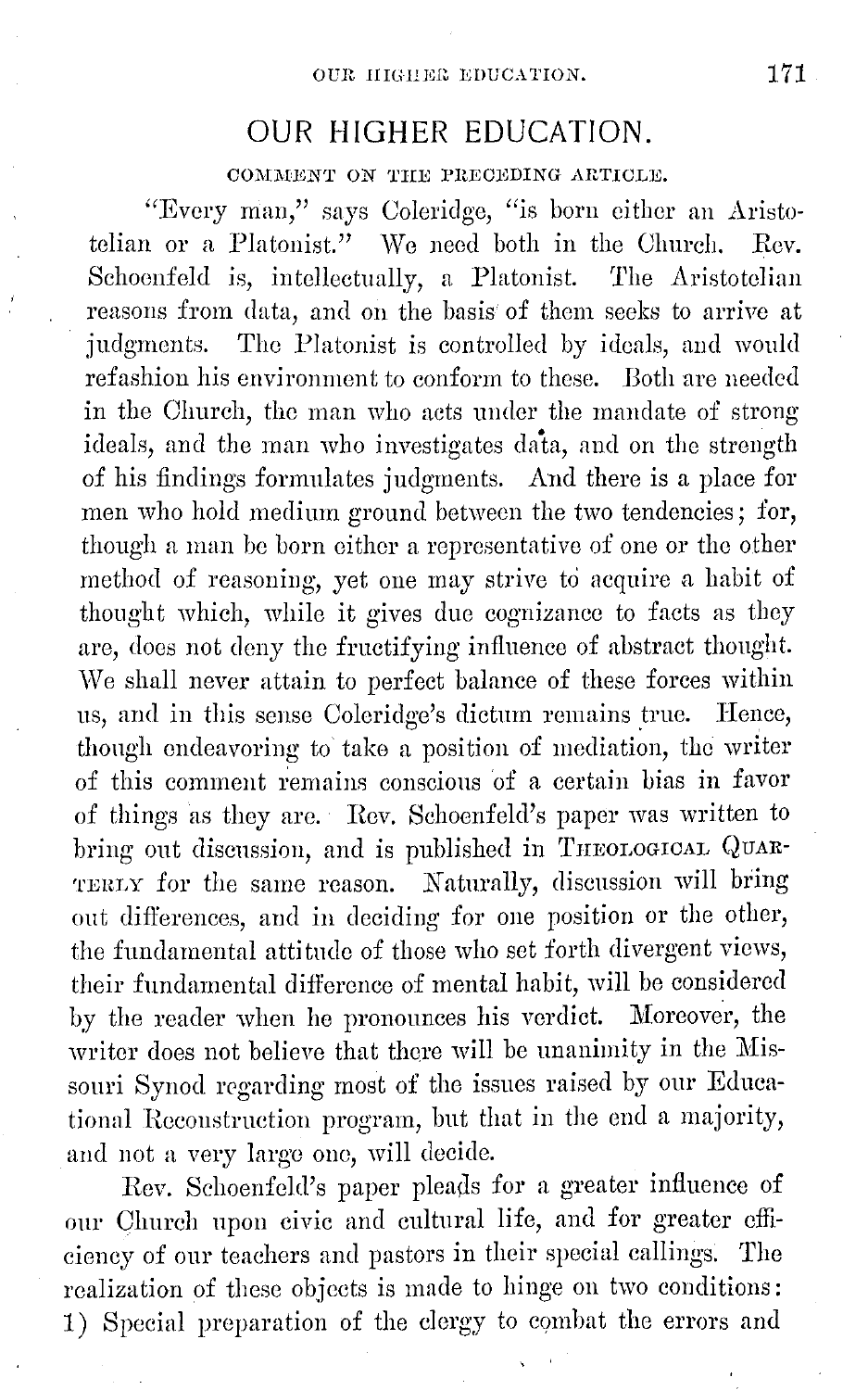evils of the day, first, by a study of science (apologetics), and<br>secondly, by a close acquaintance with economics. 2) The secondly, by a close acquaintance with economics. training of our youth for higher spheres of activity. Let us examine these propositions in the order stated.

First, however, the object. Rev. Schoenfeld rightly condemns tho prevalent error that tho Church is to realize the socalled "social" conception of the Kingdom of God. This, of course (aside from the confessional principle), precludes the cooperation of our Church' in the work of the Reformed denominations; which are all under the influence of tho Ritschl-Rauschenbusch-Gladdon idea of the social message of the Gospel. We should have to do our work alone. But the question which immediately arises is this: Has the Church any such commission as the author sets forth as a field hitherto unworkod? He sums the matter up with the term "civic and social betterment." We hold that this is not the province of the Church. Undoubtedly, the Church is the greatest cultural agency in the world. Undoubtedly, it is the only agency which can achieve lasting results in this direction. But, undoubtedly, the Church has only one means of achieving this end: tho preaching of the Gospel, and its necessary result, the "exemplary Christian life," as Rev. Schoenfeld expresses it, of its adherents. Social betterment is a by-product of the Gospel. *It* was so in ancient Galilee, when bloody Herod did "many things" under the influence of the Baptist's teachings, though he remained a reprobate. When Paul left Malta, there was a great improvement in tho physical well-being of the dwellers on that island. All that makes our 'civilization so different from the status of Persia and China is a by-product of the Gospel. On Java, the Christianized portions of the island have good roads  $-$  the heathen sections are a jungle with narrow footpaths. How, then, - shall road-making be termed a "purpose" of missionary endeavor? We might fill many pages with parallels. Granted that our Lutheran faith, being simply the ancient apostolic faith, would work tremendous changes for the better in civic life if its influence were predominating, yet such influence upon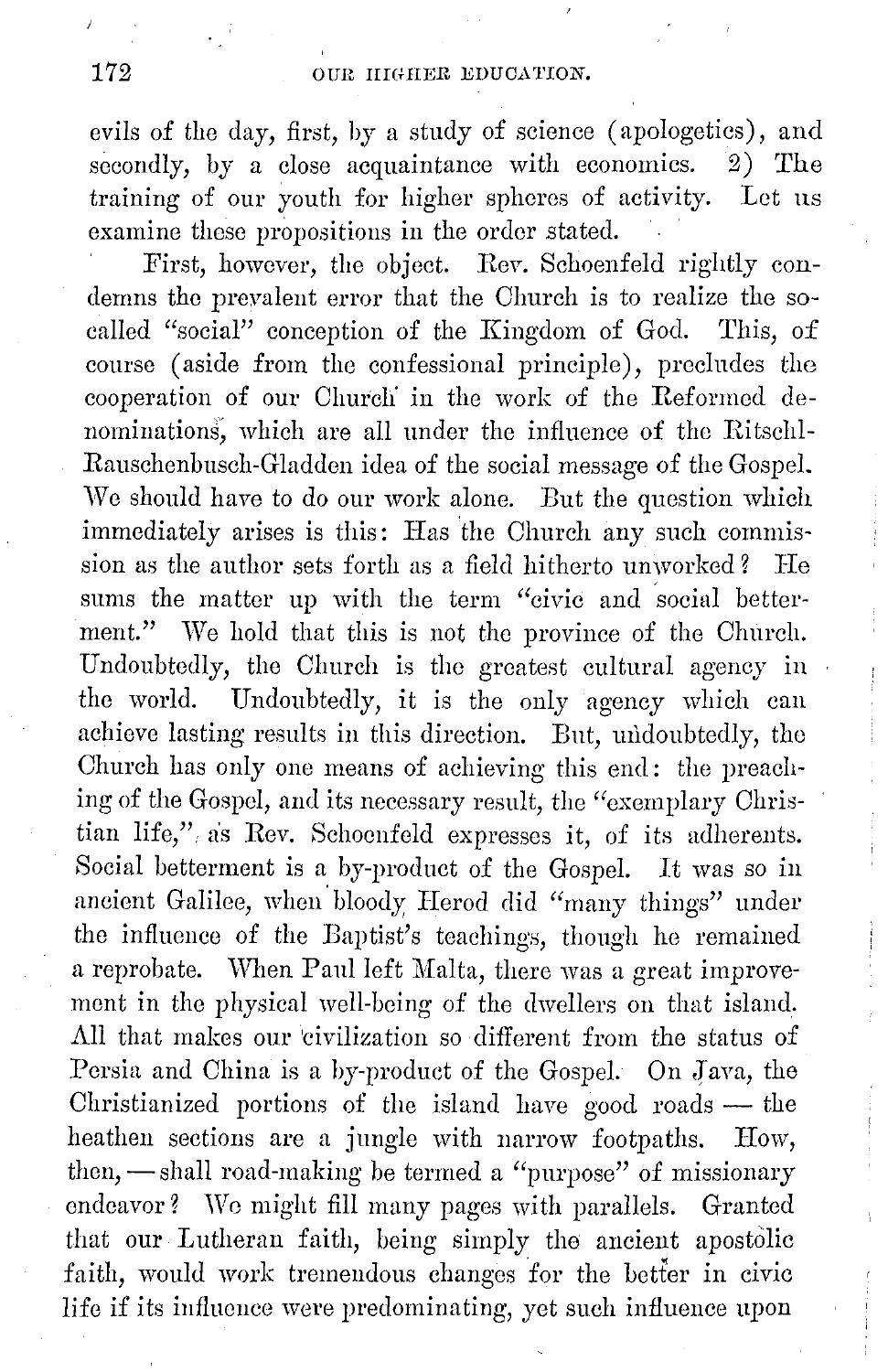the life of our fellow-citizens cannot be urged as a *purpose*  which the Church must set for herself in determining her educational program. The educational program of our Church is only a sector cut out of the sphere which her Lord and Master has established for her-to preach repentance and faith. We cannot serve any cultural and civic purpose better, nor more directly, than by centering the entire activity of our Church upon her divinely determined program. In my Chicago parish, numbering 1,400 souls, there was not one case of divorce in five years. According to American averages there should have been a score or more. How was this cultural effect obtained? By edueating the intelligent membership to public activity in support of the movement against easy divorce? No, by educating them in the verities of the Christian religion. This is one case out of a thousand, -let us say, out of ten thousand. Preach repentance and faith, and even wicked Herod will become less unmitigated a tyrant, and the health department on Malta will report a decrease in the death-rate. "Cleanliness is next to godliness," most literally; infections diseases are rare in America while they slay millions annually in India. Preach the Gospel! Preach godliness! The *by-products* of such preaching make life worth living in America.

*Apologetics.-Apologetics* is the scientific defense of Christianity. Apologetics says to the skeptic: Let us put aside, for the sake of argument, theology and the Bible; upon your own premises you are wrong, - and proceeds to prove it. Does it. convince? We do not know of a single case of conversion to Christian faith through the dissertations of the Apologists. That young Christians, affected by tho anti-Christian world-view of their teachers in high school and college, may be strengthened by their talk with a pastor who is able to point out, *e. g.*, the fallacies of the Evolutionary theory, cannot be doubted.\* As for working tangible results in the direction of stemming the tide of naturalistic thought. in American life by instructing our

<sup>\*</sup> "University. pastors," men who have special training enabling them to exert a stabilizing influence, would certainly be a desideratum in cities where our young people take their courses.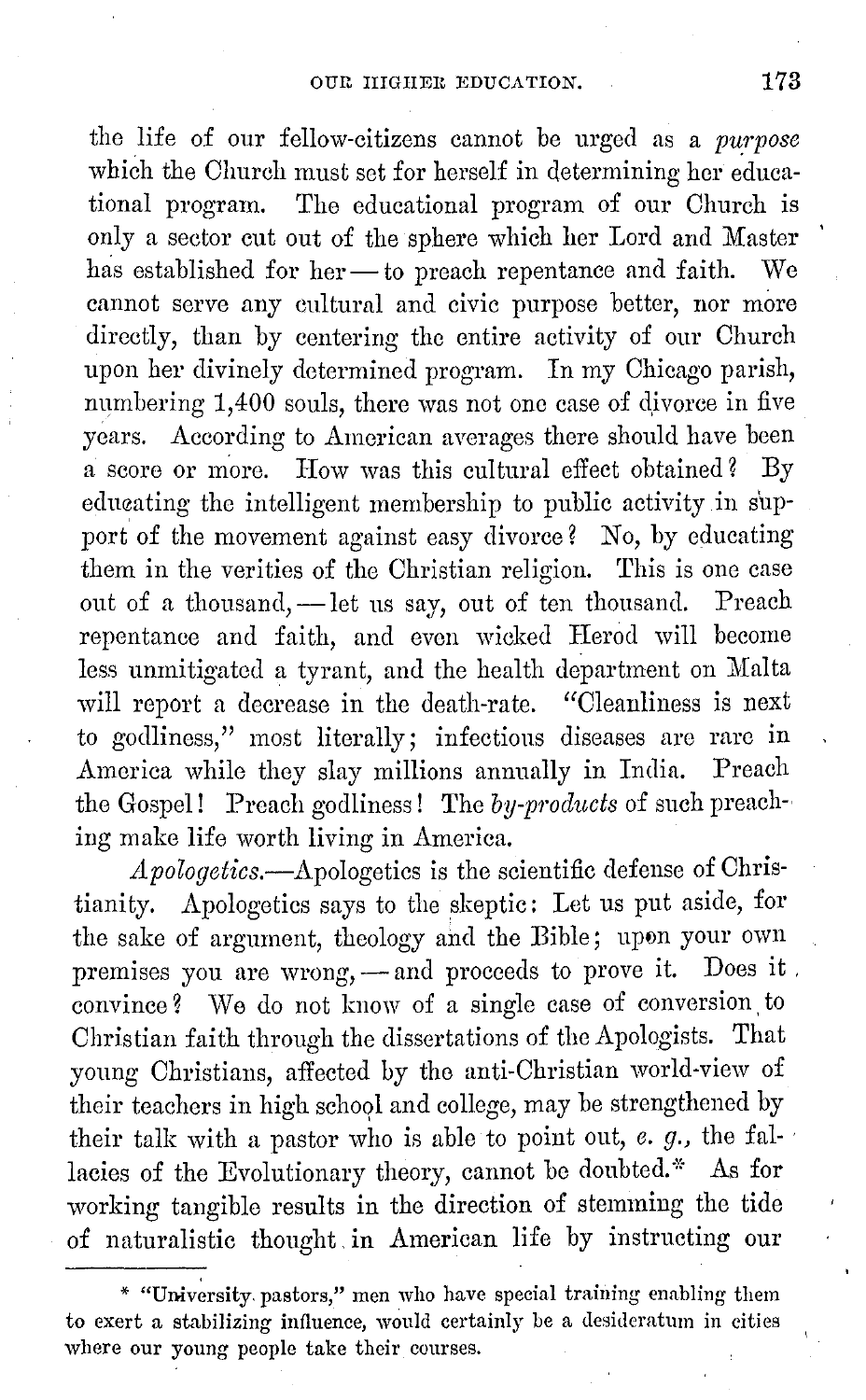pastors in Apologetic method, - as well attempt to stop an avalanche with the palm of your hand. The difficulty is not at all intellectual; carnal man wants to get rid of the notion of a Creator and of an absolute standard of ethics; he will heed resonable argument as little as the voluptuary heeds the cautions of his physician.

Our pastors, we should say, are not uninstructed along these lines. In their Seminary course of Dogmatics, in Psychology, in Pedagogy, the *unreasonableness* of unbelief is pointed out with much detail. But as for requiring them to obtain a "thorough knowledge of *all science* and of *every rnethod* employed in scientific research," that is impossible, since not even the professional scientists are alJle to cultivate more than a limited field of study; and also unnecessary, since the sciences, in so far as they deal with tho data of observation, are not anti-Biblical, and since the anti-Biblical *theories* which men superimpose upon these data are the same in all departments of science, and are practically covered by the argument against Evolution.

The writer agrees with Rev. Schoenfeld inasmuch as he, too, believes it to be highly desirable that we train some of our men for special knowledge in the latest research of science. We ought to have, at all times, specialists who can speak with, authority derived from expert training. Such men should be ready to discuss the claims of infidel science not only in our own periodicals and in special works, but also in the secular press, and to advise brethren who have a "hard case" on hand. Even so we ought to have men who cultivate, as a specialty, the field of Higher Criticism. But to have all our men prepared to prove from Assyrian and Egyptian records the errors of modern criticism, - that can never be. The Presbyterians have only one man, Prof. Robert Dick Wilson, of Princeton, who is able to meet the Pan-Babylonians and other critics of the Old Testament on their own ground. And that one man is an army. Let us, too, have specialists, but let us not attempt the impossible, endeavoring to make of every pastor an expert reader of Sumerian tablets.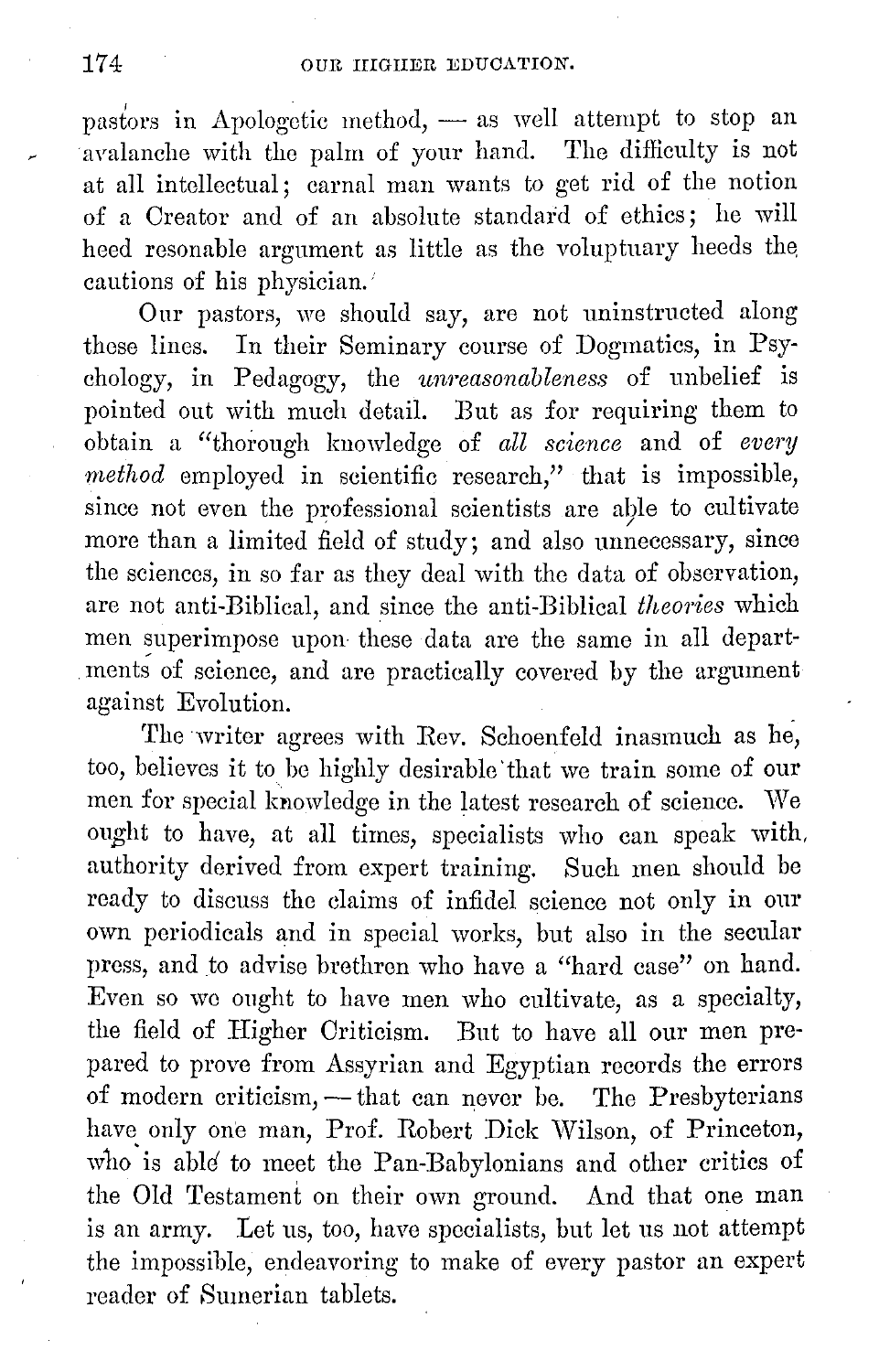*Economics.* — I cannot conceive of one man embodying in himself the abilities of an expert shepherd of souls — and we can only use *experts* in this work-and of an authority on economics. And why should we assume that our people are restless under the attitude of om Church with reference to the Labor problem, sanitary housing, etc.? Our parishes are made up to the extent of 95 per cent. of laboring people. We do not pander to the wealthy, like some Reformed congregations in tho cities. Why call up a problem which is a *non ens?* If sporadic expressions are heard which are an echo of Socialist rantings against "the Church," the pastor will know what to preach on the relations of Capital and Labor. As for bringing our influence to bear upon the solution of economic problems by civic agencies, that, again, is outside the sphere of the Church. None of the New Testament writings contain directions for social activity on the part of Christian clergy and people, except inasmuch as the followers of Christ arc commanded to obey the law of love, and each, in his own calling, make this law the principle of action. This, indeed, we must preach unceasingly. But there our commission, and hence onr authority, ends. Economies is a tremendous subject. No one man is able, in a lifetime, to span more than a small sector of it. And if he were able to gain export knowledge of tho subject, (and only export knowledge will serve for leadership,) he would transcend his commission as a preacher of the Gospel if he were to become active in tho civic implications (legislation, for instance) which come under the purvey of applied economics. Again, we say, by bringing people to Christ we arc doing more for the solution of economic problems than we should be able to do by methods that attack the fruit, and not the root, of social wrongs.

*The Training of Our Youth for Higher Callings.* -- No one will presume to deny that the training of a large percentage of our youth for higher callings by a system of Christian colleges were a consummation devoutly to be wished. However, we must be on our guard in stating the functions of tho Church in this respect, and also in our choice of means and measures for the performance of that which may be done for higher education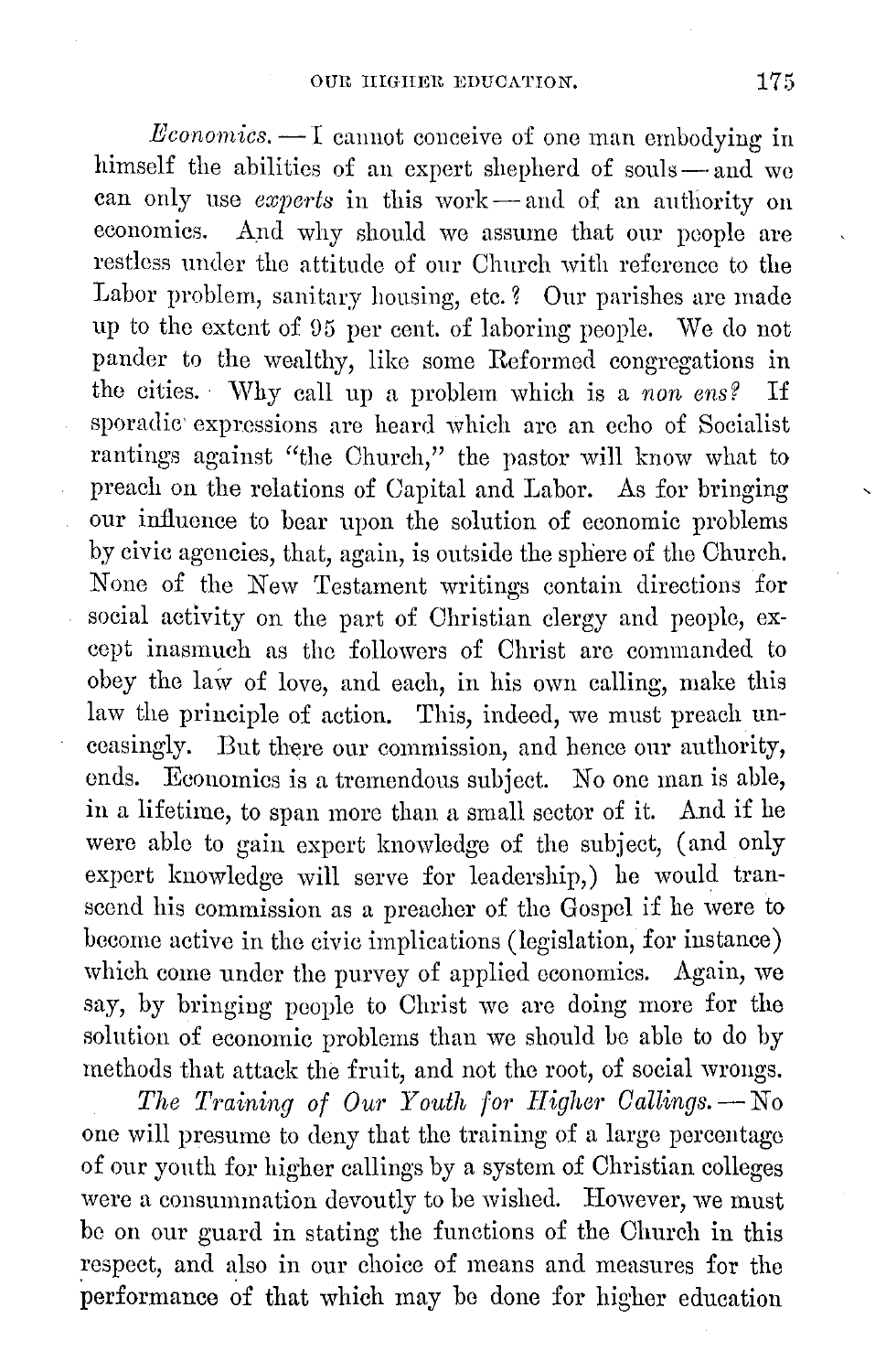within our Church. Has the Church the purpose to prepare its people for "an active and prominent part in political and social life"? When Rev. Schoenfeld says that it is "a legitimate and laudable ambition to make possible for our youth an education which will fit them for influential careers," we find ourselves in hearty agreement with him. But who is to do this work? The Church as such? Surely, the Church will be found ready to grant her approval to the efforts of those who associate themselves together for the purpose of establishing colleges and academies which our youth can attend with a minimum of peril to their faith and morals. But it cannot be sucessfully maintained that the Church as a coetus of believers is under obligation to create agencies which would serve the purpose of "fitting her youth for high and influential careers." It is a splendid thing to be a skilled architect, a capable physician, a learned jurist, an efficient chemist, an authority on plant life, an expert on soils, an adept at civil engineering, an efficient journalist, a  $trained$  accountant,  $-$  but shall the Church conceive it her object to train men and women for such callings *in order that*  , "our people may take an active and prominent part in political and social life"? Has she, at all, the duty to provide for a small number of her membership the special advantage of such training for temporal success? It would be difficult to put the matter thus concretely to our congregations, and then to plead for donations toward such a purpose "for the sake of Jesus Christ." And we have no right, as a church-body, to ask for money on any other plea from our general membership.

This does not mean that the establishment of colleges and academies should not be part of our educational program. Let us grant, by synodical resolution, permission to societies which, having shown evidence of the proper spirit, would associate for such purposes those in our midst who possess a live perception of the advantages which our youth would deriye from a Christian college-training. The want of such institutions in our Synod has, as Rev. Schoenfeld says, been acutely felt. But the present writer cannot admit the propriety of placing upon a church-body the obligation to train men and women for the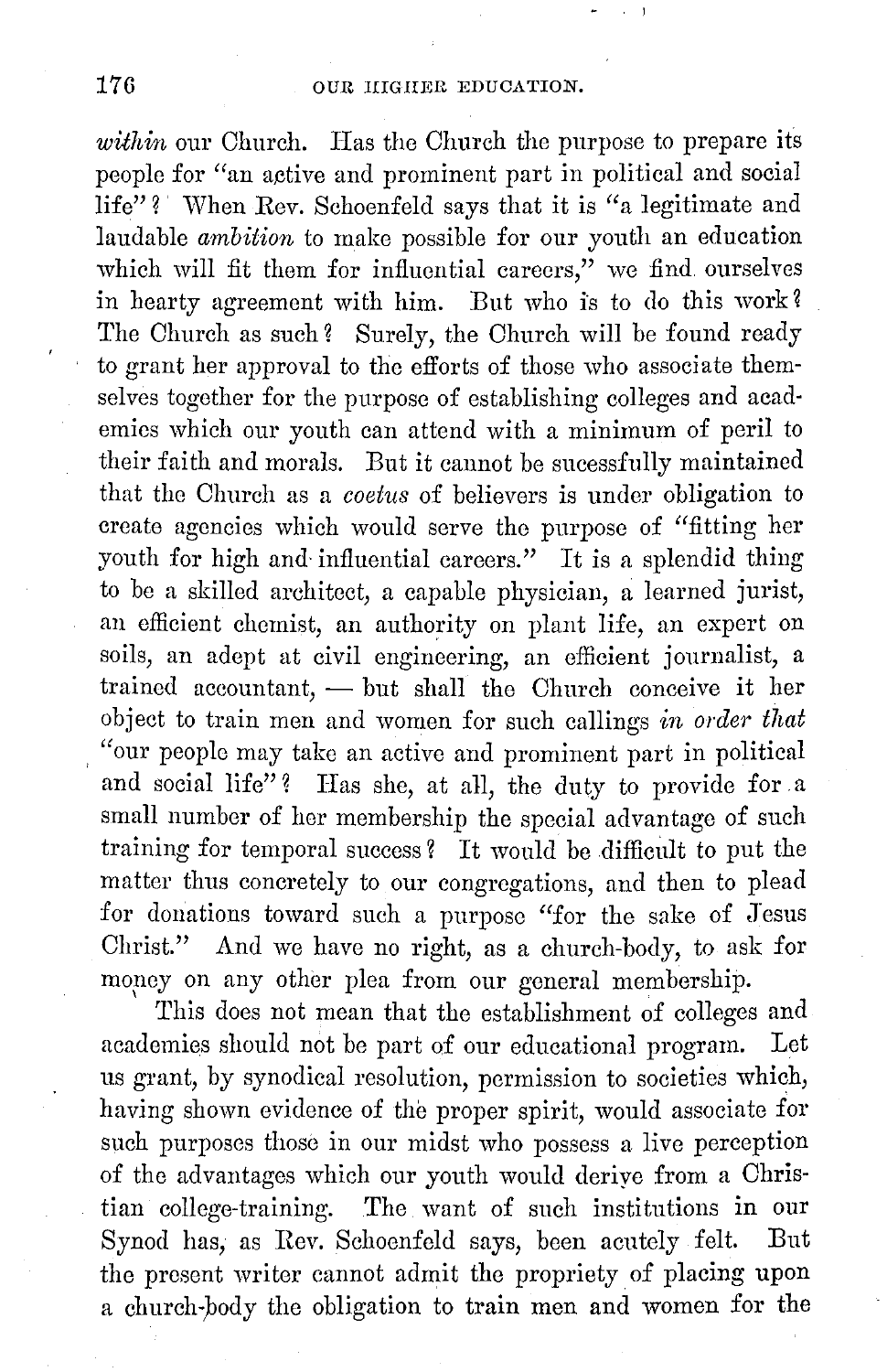purpose of "making our influence felt in public life," nor, indeed, of establishing schools from which, for economic reasons, 99 per cent. of our youth would be excluded. The parochial school is not at all a parallel. Every child has a right to a common school education. And the essential purpose of .such an education is to train character. American educators are agreed that religion should permeate the entire school-life of the child, in order that a good citizenry may be reared. Our parochial schools are the best means of implanting the religious principle in the mind during its most plastic years. And this the Church ought to do in her own interest. The duty is unescapable. We even believe, with Rev. Schoenfeld, that a large fund ought to be created which would aid poor congregations in maintaining an efficient parish school. The obligation of training her children is one which the Church has by an in herent necessity. On the other hand, no one may say: "The Church has failed of her duty towards me; I might have be come a great jurist and, as such, a power in the community, had the Church only provided the means of education." Why, if such reasoning were correct, would it not be the duty of the Church to establish schools for scientific farming, or Institutes of Art, or Musical Conservatories ? All such agencies train men and women for social and political prominence. On the other hand, we ought to sympathize with every effort which is made by *free associations* of our laity and clergy for the establishment of schools of higher learning and special vocations, even as we encourage the building of hospitals by (and for) our people.

The suggestion so frequently discussed in our Synod of late that our synodical colleges be so altered in their courses of study that they would serve the purpose of general Christian colleges instead of being (solely) preparatory schools for St. Louis, should be viewed under the same aspect. If a man decides: "My boy shall be a civil engineer," by what line of reasoning can he demand of the Church that she provide special safeguards for the spiritual welfare of his son, while the Church makes no such special provisions for the poor man's son who

12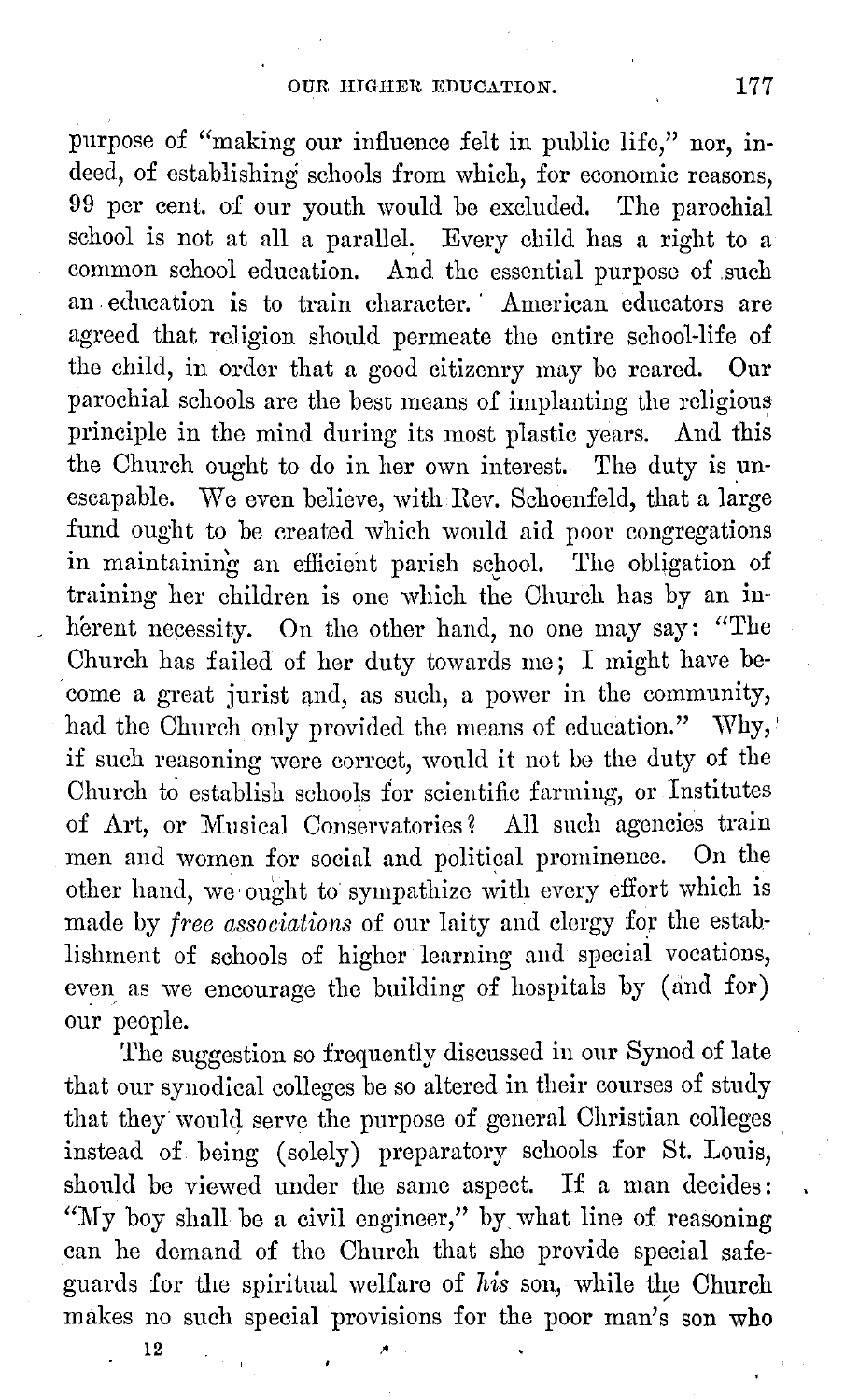works in a factory? And why should the institutions which the Church has built up for the sole purpose of preparing men for the ministry be altered to suit the desires of a special class? If that could be done without diminishing the number of graduates for St. Louis, the case might be viewed with indifference. ,However, the experience of General Synod and Norwegian Synod institutions, to mention only these two bodies, conclusively proves that the number of boys who will eventually choose the ministry is greatly diminished by thus widening the scope of the Church's own institutions. That the courses which now constitute the curriculum of our colleges are in need of revision, no one, I hope, will deny. But the character of the institutions should remain what it is, lest the experience of other synods be repeated among us. By all means, let us 'do what Rev. Schoenfeld suggests - *found* the largest possible number of Lutheran colleges needed to give our youth an opportunity to secure a higher education in Christian environment. But let this be done through the efforts of those who can be sufficiently interested to associate themselves with others in societies having this special object. Two million dollars, the sum mentioned in Rev. Schoenfeld's paper, would be sufficient to build and equip two first-rate colleges. And the enthusiasm of those who foster the movement would provide the salaries and other funds needed for their upkeep.

*Lutheran University.-This* suggestion would appear practicable if it were not for several very material difficulties which Would almost certainly arise if its realization were attempted.

1) *A* university, *one* university, would be available only for a part of our Lutheran youth since our Synod is spread over the entire country, and distance alone would be a powerful deterrent to many.

2) A university would be of practical benefit only if Lutheran students could be prevailed upon to attend Lutheran colleges first. *The main damage* to *faith and morals* is *done*  in the secondary schools. This hiatus must be bridged.

3) A modern university plant could not be erected for less than \$5,000,000 and an endowment of another \$5,000,000 is

..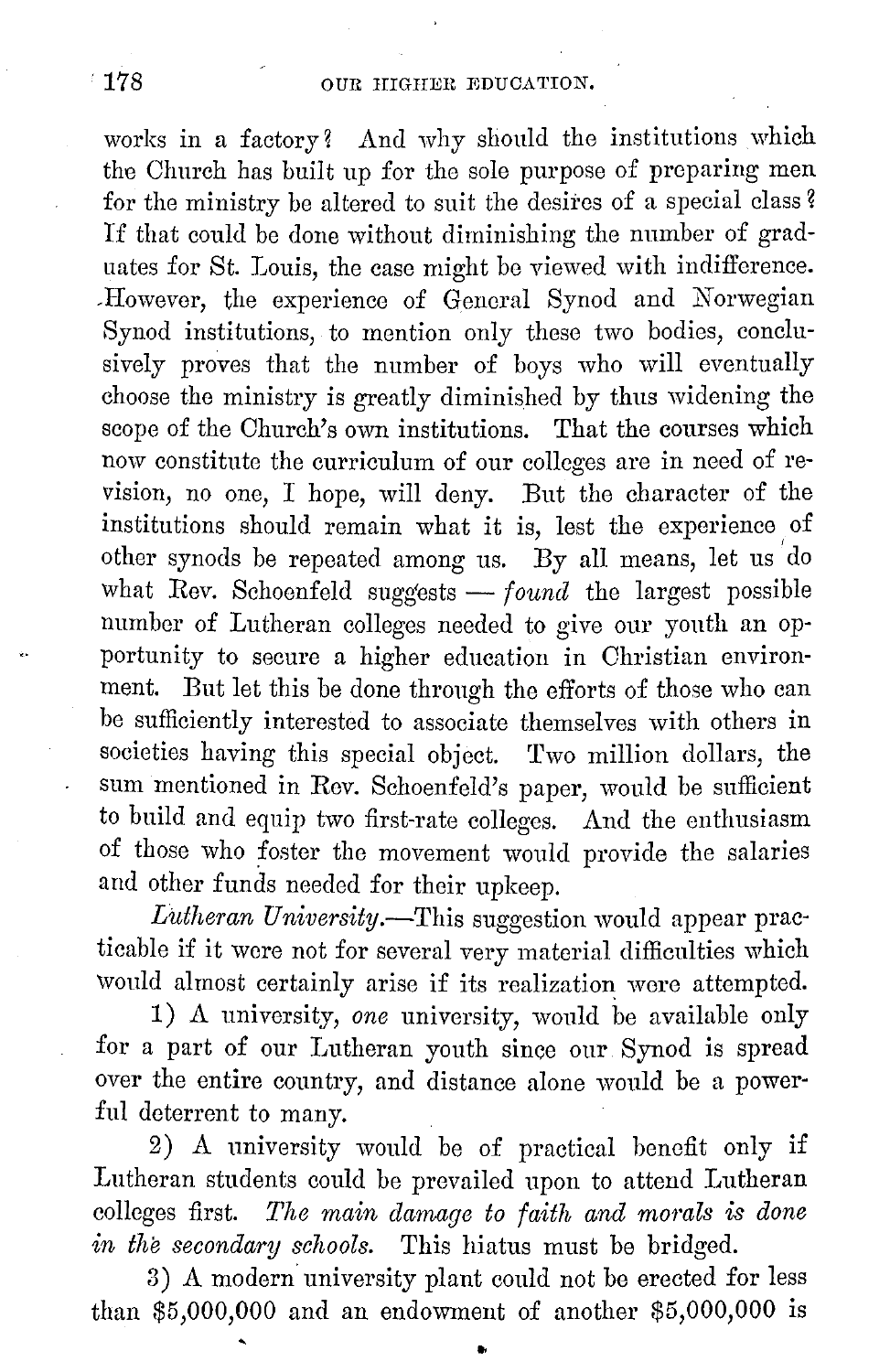absolutely necessary for its running expenses. If free tuition is contemplated, this sum would have to be vastly increased.

4) A university without what is called "academic free-<br>dom" is unthinkable. The implications of this statement will The implications of this statement will become clear upon a little consideration.

5) In building up a faculty, the task of finding a hundred university-bred men who would conform to our Lutheran standards in their religious convictions might be attended with some difficulty.

6) The number of students from our circles attending might prove a very great disappointment. Loyalty to their Church would not prevent young men and women from attending some other institution which has acquired a reputation in the department in which they desire to specialize. The experience of some of our academies (living and dead) speaks eloquently.

7) Since the graduates of our Lutheran university would naturally have some learned profession in view, it would be necessary to make sure that its degrees and diplomas are accepted in other institutions and by State boards. Since university teaching elsewhere conforms to generally recognized norms, and since our doctrinal position is at variande with these norms in many respects (biology, psychology, pedagogy, geology, to mention only these), there would be a choice of conforming to these norms or of granting degrees which would be of limited value only. There is in the United States at the present time not one church-founded (Protestant) university which conforms to the doctrinal standards of the body that gave it birth.

The writer has had opportunity to give Rev. Schoenfeld's paper only somewhat hurried perusal when it was in proofsheets. However, he finds himself in hearty accord with the author in the following points (possibly in others) :  $-$ 

By all means let us obtain for our missionary and charity work a supply of deaconesses, women missionaries, and parish visitors. Here is a great field which we have permitted to lie fallow.

Lutheran girl schools are a crying necessity. Societies formed for their establishment should receive liberal support.

 $\gamma$